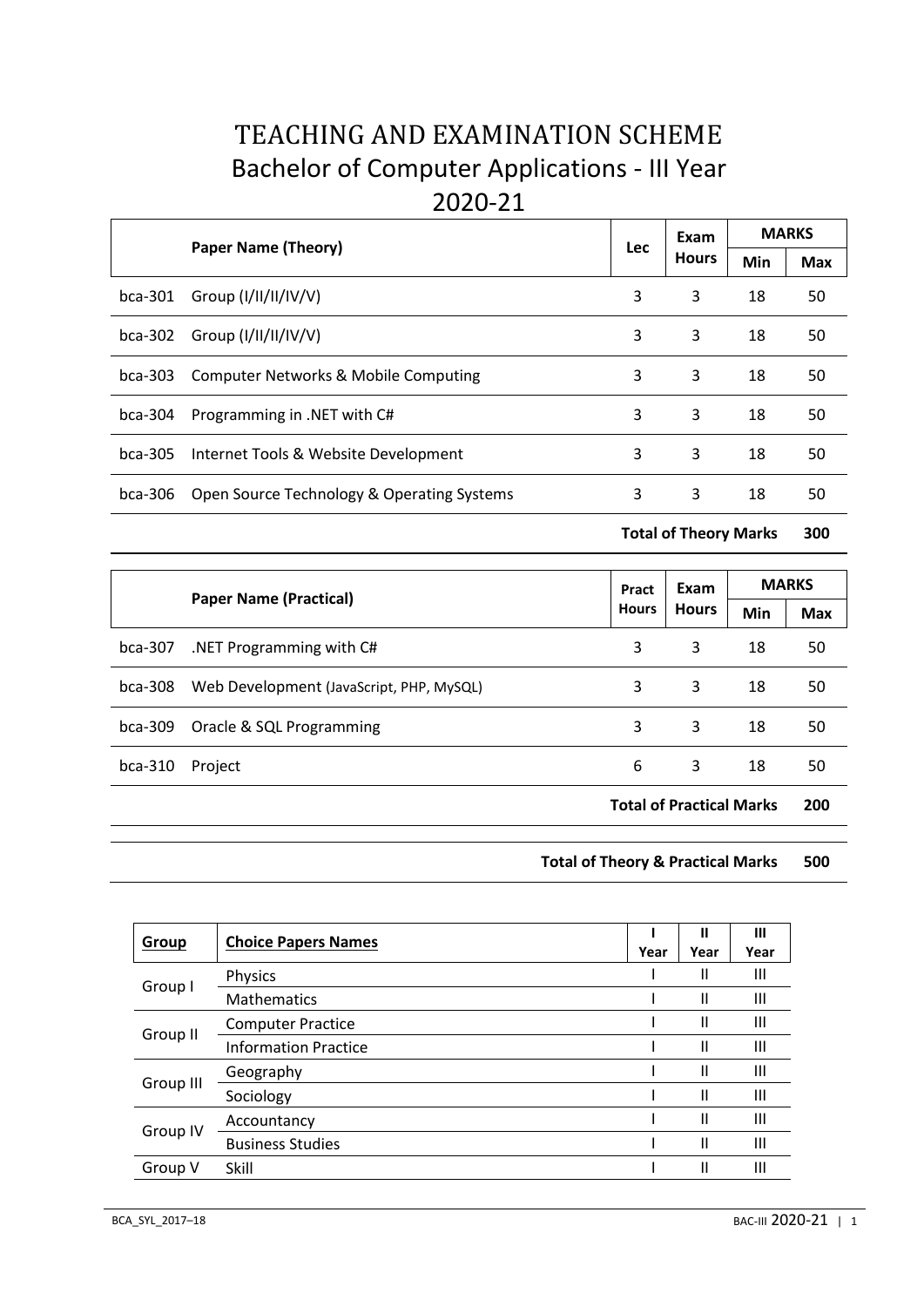## **SCHEME OF EXAMINATION BACHELOR OF COMPUTER APPLICATIONS**

## **Note:**

Thestudent has to take any one group from among I, II, III, IV, V. The group will continue for the entire three years of BCA respectively for the first 2 papers and the student will not be allowed to change groups.

#### **Theory:**

#### **Part A:**

- 1. 10 Question of 1.5 mark each 15 marks
- 2. Answer should not exceed more than 50 words
- 3. All questions are compulsory

## **Part B:**

- 1. 5 Questions of 3 marks each 15 marks
- 2. Answer should not exceed more than 50 words
- 3. All questions are compulsory

## **Part C:**

- 1. 3 Questions of 7+7+6 marks each 20 marks.
- 2. There will be an internal choice in each question.
- 3. Answer should not exceed 400 words

## **Practical & Projects:**

Practical exams shall be conducted by one internal and one external examiner of a batch of 40 students in a day.

Duration of Practical exam is 3 hours.

A Laboratory Exercise File should be prepared by each student for each practical paper and should be submitted during practical examinations.

Practical of 50 marks distribution is as under:

- a. 30 marks for practical examination exercise for 3 questions
- b. 10 marks for Viva-voce
- c. 10 marks for Laboratory Exercise File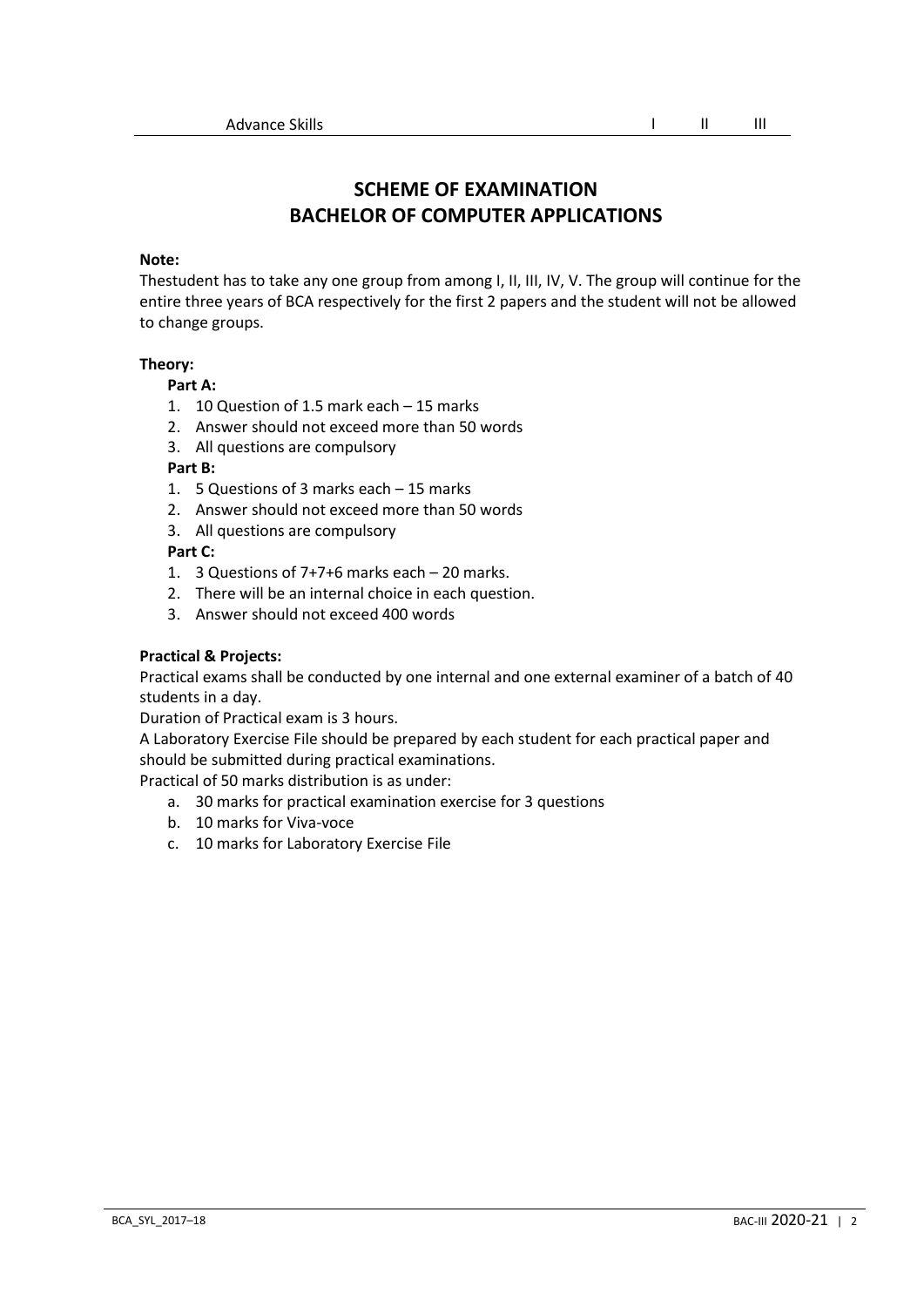## **Group –I (Science)**

#### **bca-301 Physics**

#### Magnetic Effects of Current and Magnetism

Concept of magnetic field, Oersted's experiment. Biot - Savart law and its application to current carrying circular loop. Ampere's law and its applications to infinitely long straight wire, straight and toroidal solenoids. Force on a moving charge in uniform magnetic and electric fields. Cyclotron. Force on a current-carrying conductor in a uniform magnetic field. Force between two parallel current carrying conductors – definition of ampere. Torque experienced by a current loop in a magnetic field; moving coil galvanometer – its current sensitivity and conversion to ammeter and voltmeter. Current loop as a magnetic dipole and its magnetic dipole moment. Magnetic dipole moment of a revolving electron. Magnetic field intensity due to a magnetic dipole (bar magnet) along its axis and perpendicular to its axis. Torque on a magnetic dipole (bar magnet) in a uniform magnetic field; bar magnet as an equivalent solenoid, magnetic field lines; Earth's magnetic field and magnetic elements. Para-, dia- and ferro - magnetic substances, with examples. Electromagnets and factors affecting their strengths. Permanent magnets.

#### Electromagnetic Induction and Alternating Currents

Electromagnetic induction; Faraday's law, induced emf and current; Lenz's Law, Eddy currents. Self and mutual inductance. Alternating currents, peak and rms value of alternating current/ voltage; reactance and impedance; LC oscillations (qualitative treatment only), LCR series circuit, resonance; power in AC circuits, wattles current. AC generator and transformer.

#### Electromagnetic Waves

Need for displacement current. Electromagnetic waves and their characteristics (qualitative ideas only). Transverse nature of electromagnetic waves. Electromagnetic spectrum (radio waves, microwaves, infrared, visible, ultraviolet, x-rays, gamma rays) including elementary facts about their uses.

#### **Optics**

Reflection of light, spherical mirrors, mirror formula. Refraction of light, total internal reflection and its applications, optical fibres, refraction at spherical surfaces, lenses, thin lens formula, lens-maker's formula. Magnification, power of a lens, combination of thin lenses in contact combination of a lens and a mirror. Refraction and dispersion of light through a prism.

Scattering of light – blue colour of the sky and reddish appearance of the sun at sunrise and sunset. Optical instruments: Human eye, image formation and accommodation, correction of eye defects (myopia and hypermetropia) using lenses. Microscopes and astronomical telescopes (reflecting and refracting) and their magnifying powers. Wave optics: Wavefront and Huygens' principle, reflection and refraction of plane wave at a plane surface using wavefronts. Proof of laws of reflection and refraction using Huygens' principle. Interference, Young's double hole experiment and expression for fringe width, coherent sources and sustained interference of light.

Diffraction due to a single slit, width of central maximum. Resolving power of microscopes and astronomical telescopes. Polarisation, plane polarised light; Brewster's law, uses of plane polarised light and Polaroids.

#### Dual Nature of Matter and Radiation

Photoelectric effect, Hertz and Lenard's observations; Einstein's photoelectric equation – particle nature of light. Matter waves – wave nature of particles, de Broglie relation. Davisson-Germer experiment (experimental details should be omitted; only conclusion should be explained.)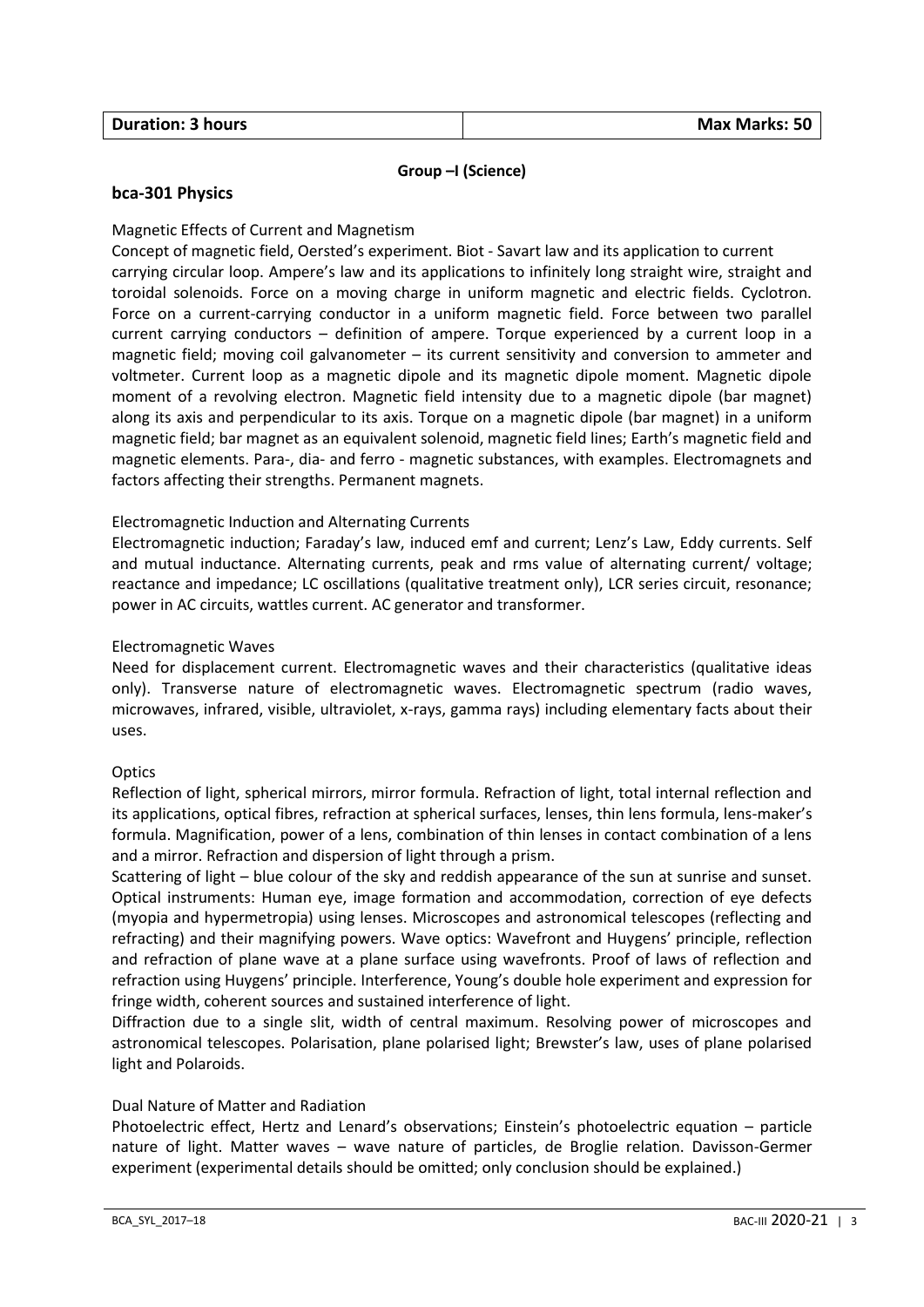## Atoms and Nuclei

Alpha - particle scattering experiment; Rutherford's model of atom; Bohr model, energy levels, hydrogen spectrum. Composition and size of nucleus, atomic masses, isotopes, isobars; isotones. Radioactivity – alpha, beta and gamma particles/rays and their properties; radioactive decay law. Mass-energy relation, mass defect; binding energy per nucleon and its variation with mass number; nuclear fission and fusion.

## Electronic Devices

Energy bands in solids (qualitative ideas only), conductors, insulators and semiconductors; semiconductor diode – I-V characteristics in forward and reverse bias, diode as a rectifier; I-V characteristics of LED, photodiode, solar cell, and Zener diode; Zener diode as a voltage regulator. Junction transistor, transistor action, characteristics of a transistor; transistor as an amplifier (common emitter configuration) and oscillator. Logic gates (OR, AND, NOT, NAND and NOR). Transistor as a switch.

## Communication Systems

Elements of a communication system (block diagram only); bandwidth of signals (speech, TV and digital data); bandwidth of transmission medium. Propagation of electromagnetic waves in the atmosphere, sky and space wave propagation. Need for modulation. Production and detection of an amplitude-modulated wave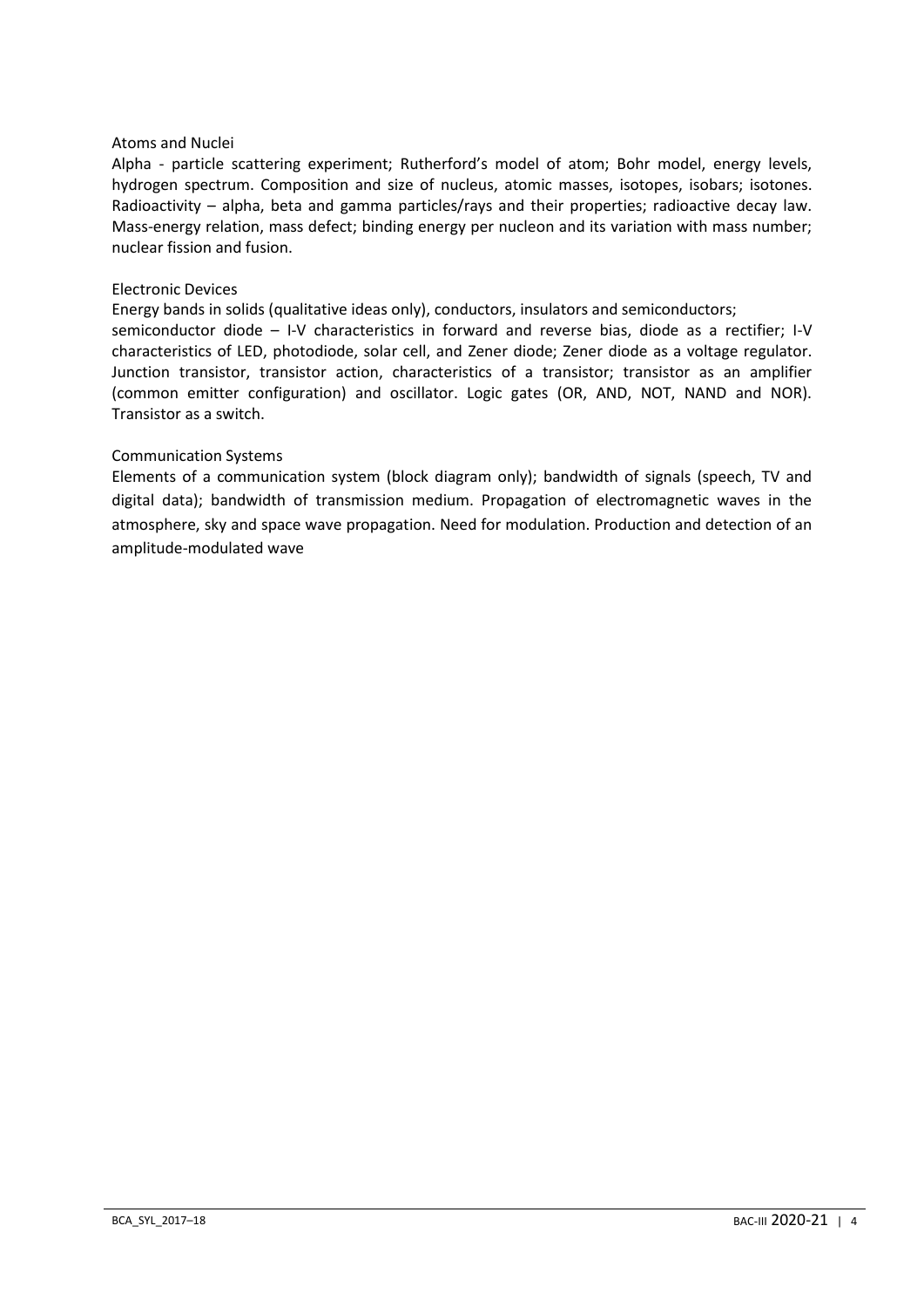| <b>Duration: 3 hours</b> | <b>Max Marks: 50</b> |
|--------------------------|----------------------|
|                          |                      |

## **Group –II (Computer)**

## **bca-301 Computer Practices**

Electronic Commerce Framework, electronic and media convergence, traditional vs electronic business applications, the anatomy of E-commerce applications, overview of mobile computing technology, mobile data internet and mobile computing applications

Networks – Security and firewalls, client – server network security threads, firewalls and network security, data message security, encrypted documents and electronic mail.

Architectural Framework for electronic commerce, World Wide Web as architecture, consumer oriented e-commerce, electronic data interchange (EDI), EDI Applications in business, EDI security document management and digital libraries.

Consumer oriented applications, mercantile process models, mercantile models from the consumer's perspective, mercantile models from the merchant's perspective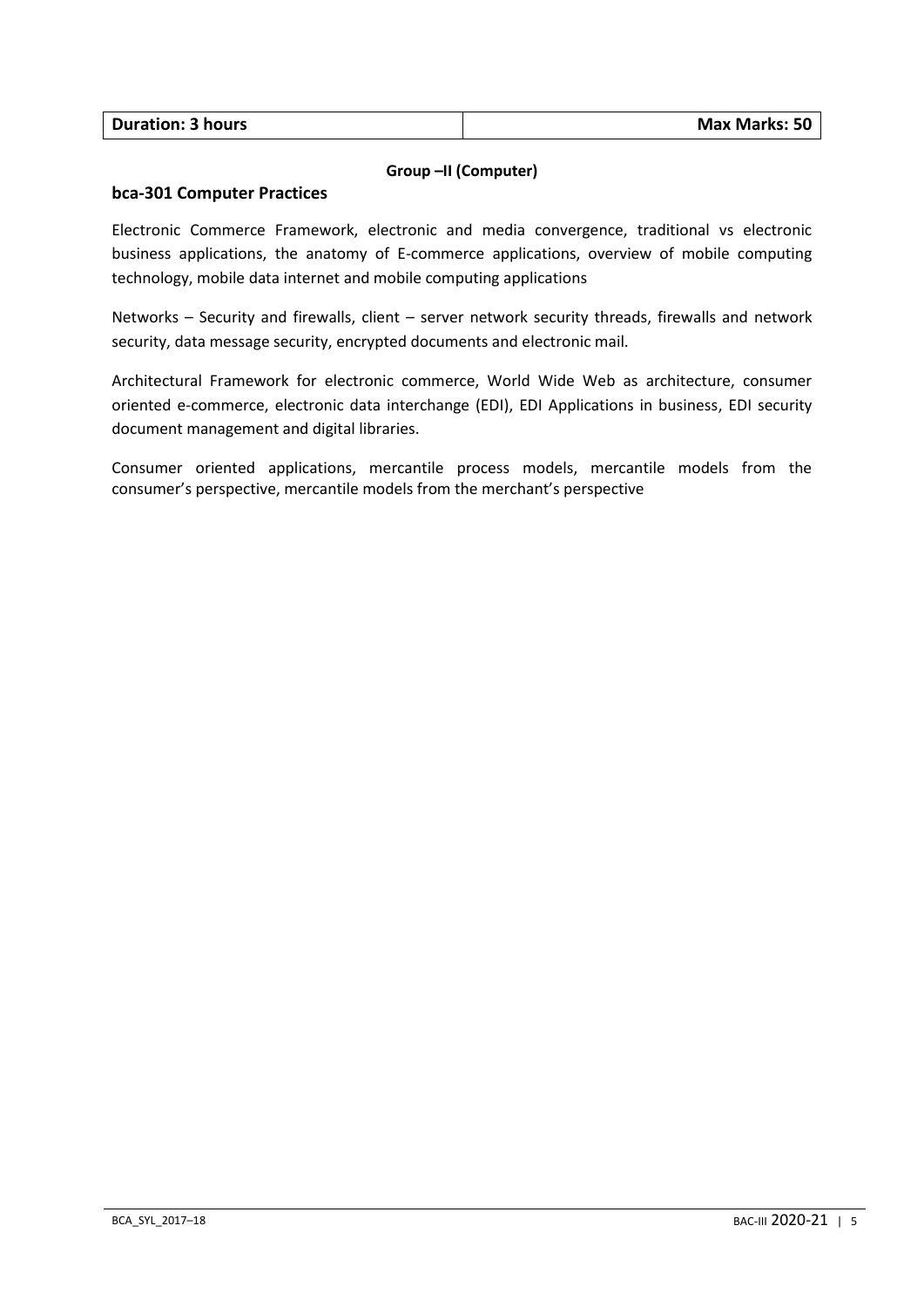#### **Group –III (Arts)**

#### **bca-301Geography**

Human Settlements

Rural settlements - types and distribution.Urban settlements - types, distribution and functional classification.

#### Resources and Development

Land resources - general land use; agricultural land use, Geographical conditions and distribution of major crops (Wheat, Rice, Tea, Coffee, Cotton, Jute, Sugarcane and Rubber), agricultural development and problems. Water resources - availability and utilization-irrigation, domestic, industrial and other uses; scarcity of water and conservation methods -rain water harvesting and watershed management. Mineral and energy resources - distribution of metallic (Iron ore, Copper, Bauxite, Manganese); non-metallic (Mica, Salt) minerals; conventional (Coal, Petroleum, Natural gas and Hydroelectricity) and non-conventional energy sources (solar, wind, biogas) and conservation. Industries - types, factors of industrial location; distribution and changing pattern of selected industries-iron and steel, cotton textiles, sugar, petrochemicals, and knowledge based industries; impact of liberalization, privatisation and globalisation on industrial location; industrial clusters. Planning in India - target group area planning (case study); idea of sustainable development (case study).

#### Transport, Communication and International Trade

Transport and communication-roads, railways, waterways and airways: oil and gas pipelines; Geographical information and communication networks. International trade - changing pattern of India's foreign trade; sea ports and their hinterland and airports.

#### Geographical Perspective on selected issues and problems

Environmental pollution; urban - waste disposal.Urbanisation, rural-urban migration; problems of slums. Land degradation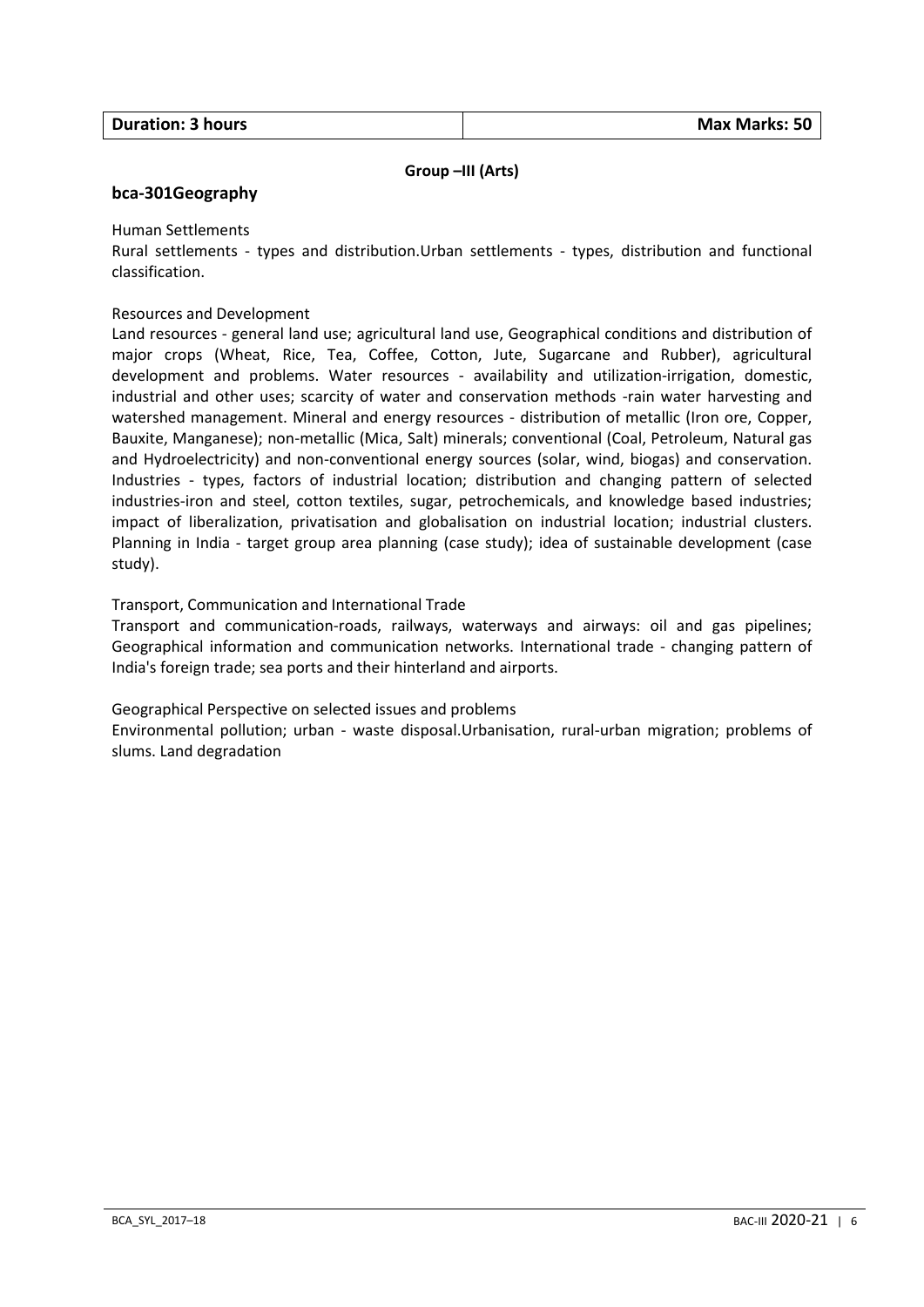| <b>Duration: 3 hours</b> | <b>Max Marks: 50</b> |
|--------------------------|----------------------|
|                          |                      |

## **Group –IV (Commerce)**

## **bca-301Accountancy**

## Accounting for Partnership

Nature of Partnership Firm : Partnership Deed -Meaning, Impact. Special Aspects of Final Accounts of Partnership : Fixed v/s Fluctuating Capital, Division of Profit among partners, Past adjustments and Guarantee of Profits, Accounting for joint life policy.

Reconstitution of Partnership, Change in Profit Sharing Ratio among the existing partners -Sacrificing Ratio and Gaining Ratio, Accounting for Revaluation of Assets and Liabilities and Distribution of Reserves and Accumulated Profits. Goodwill: Nature, Factors affecting and Methods of valuation: average profit, super profit, capitalization, accounting treatment of goodwill. Admission of a Partner: Effect of Admission of Partner, Change in Profit Sharing Ratio -Sacrificing Ratio, accounting Treatment of Goodwill, Accounting Treatment for Re- valuation of Assets and Liabilities. Accounting Treatment of Reserves and Accumulated Profits, Adjustment of Capital Accounts. Retirement/Death of a Partner: Change in Profit Sharing Ratio -Gaining Ratio, Accounting Treatment of Goodwill. Accounting Treatment for the Revaluation of Assets and Liabilities.Adjustment of Accumulated Profits and Reserves, Adjustment of Joint LifePolicy and Capital Accounts.

Dissolution of Partnership Firm, Meaning, Settlement of Accounts: Preparation of Realization account and related accounts (excluding piecemeal distribution, sale to a company and insolvency of a partner).

## Accounting for Share Capital

Share and Share Capital: Meaning, Nature and Types. Accounting for Share Capital: Issue and Allotment of Shares. Private Placement of shares : Meaning of employee stock option plan and Public Subscription of share capital. Over subscription and Under subscription, Issue at par, premium and at discount, Calls in advance, Calls in arrears, Interest on Calls in advance and arrears and Issue of Shares for consideration other than cash. Forfeiture of Shares: Accounting Treatment, Re-Issue of Forfeited Shares. Disclosure of Share Capital in company's balance sheet.

#### Accounting for Debentures

Issue of Debentures: Meaning of Debentures. Types of Debentures, Trust Deed concept, Issue of Debentures at par and at a premium, Issue of Debentures for consideration other than cash.Debentures as a collateral security. Redemption of Debentures: Meaning, Sources of funds for redemption of debentures : from the proceeds of fresh issue of share capital and debentures, Out of accumulated profits and Sinking Fund. Methods of redemption of debentures In lump-sum at the end of stipulated period, By draw of lots, By purchasing in the open market, By conversion into new debentures or shares.

## Analysis of Financial Statement

Financial Statements of a Company: Balance Sheet of a Company in the prescribed form with major headings only (Schedule VI). Financial Analysis: Meaning, Significance and Purpose, Limitations. Tools for Financial Analysis: Comparative Statements, Common Size Statements.

Accounting Ratios: Meaning and Objectives, Types of Ratios, Liquidity Ratios: Current Ratio, Liquid Ratio. Solvency Ratio: Debt to equity, Total Assets to Debt, Proprietary Ratio. Activity Ratio, Inventory Turnover, Debtors Turnover, Working Capital Turnover, Profitability Ratio: Gross Profit, Operating Ratio.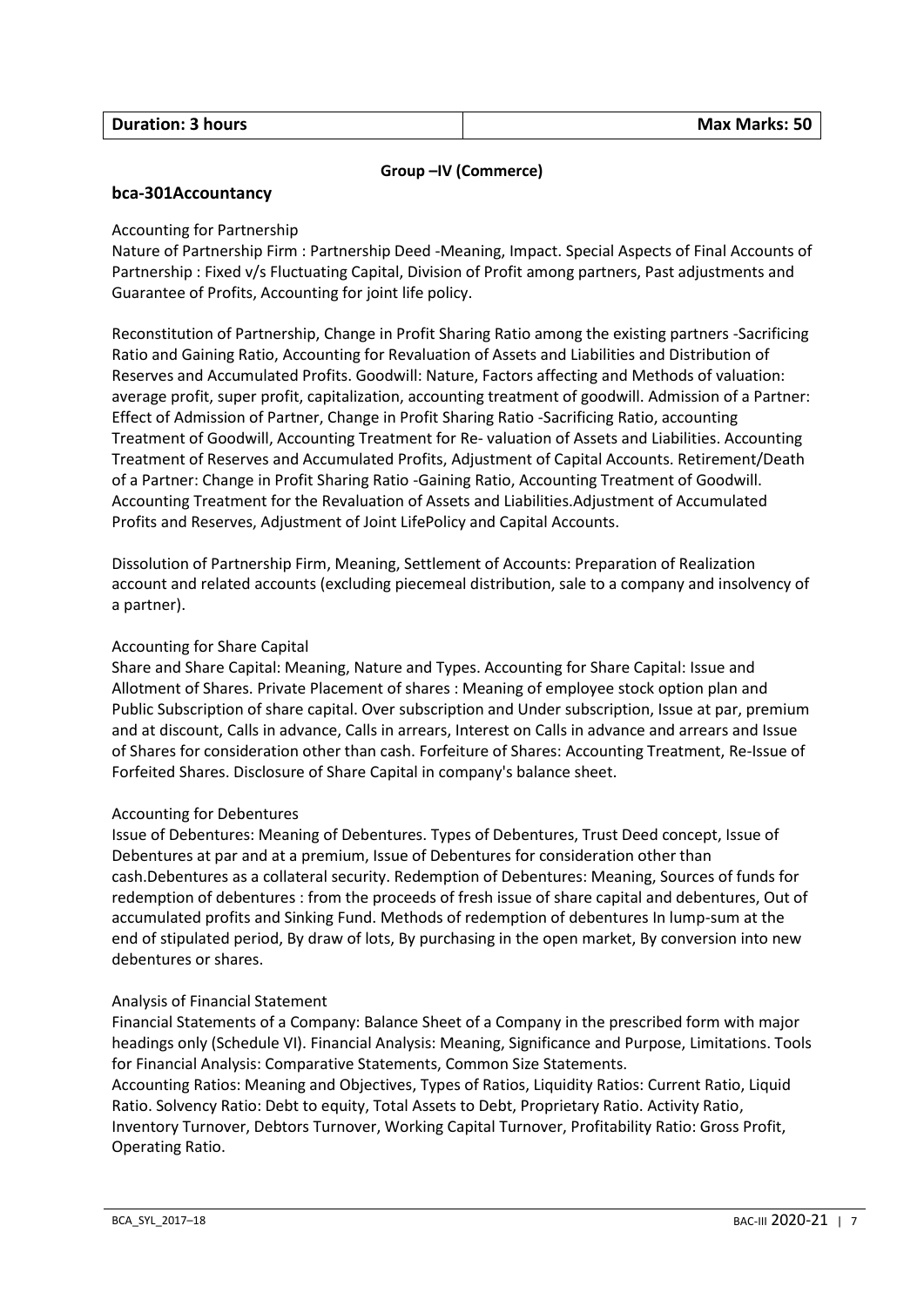## **Group –V (Skill 1)**

## **bca-301Retail Communication**

Communicating with the retail customer, communication process, promotion mix element of advertising, objectives of advertising, functions of advertising, advantages of retailor, advantages to customer, advantages to society, characteristics of good advertisement. Objections of advertisement, advertising Media, factors governing selection of the media types of media, kinds of press advertisement, kinds of magazines, advertising agency, promotions & definition of promotion, importance of promotional activities, purpose of promotion, kinds of promotion, approaches to promotion, types of sales promotion programmes, retail selling process, qualitative & quantitative objectives.

## Globalization & Retailing

Globalization & Retailing- Meaning advantages, retail evolution, changing retail formats, product developments, environment and experience, factors underlying modernization in retailing, changes in government policies, retail Industry trends, increased Investment in retailing, emerging new face of retailing, changing retail model , E-retailing, e-commerce, global entry strategy & new customized formats, classification of retail stores, types of franchising, role of retiling in industry. Understanding of Global market scenario, Changing international scenario and trading terms and their policies. Global retail business in the shadow of World Wide Web and it's comparison with the traditional retailing business.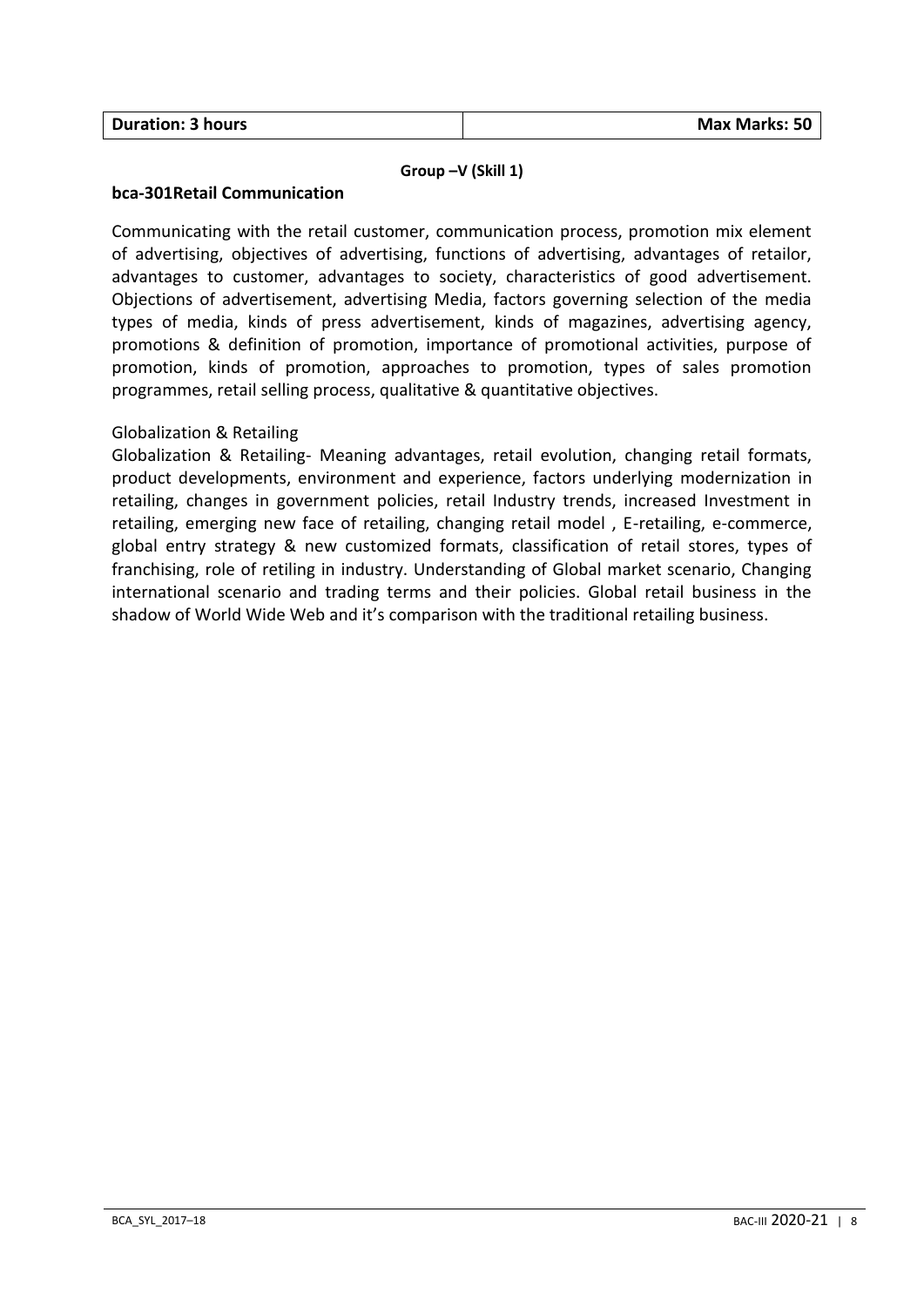| <b>Duration: 3 hours</b> | <b>Max Marks: 50</b> |
|--------------------------|----------------------|
|                          |                      |

## **Group –I (Science)**

## **bca-302Mathematics**

#### CALCULUS

Continuity and Differentiability, derivative of composite functions, chain rule, derivatives of inverse trigonometric functions, derivative of implicit function. Concepts of exponential, logarithmic functions. Derivatives of loge x and ex . Logarithmic differentiation. Derivative of functions expressed in parametric forms. Second order derivatives. Rolle's and Lagrange's Mean Value Theorems (without proof) and their geometric interpretations.

Applications of Derivatives: Rate of change, increasing/decreasing functions, tangents and normals, approximation, maxima and minima (first derivative test motivated geometrically and second derivative test given as a provable tool). Simple problems (that illustrate basic principles and understanding of the subject as well as real-life situations).

Integrals: Integration as inverse process of differentiation. Integration of a variety of functions by substitution, by partial fractions and by parts, only simple integrals to be evaluated.Definite integrals as a limit of a sum. Fundamental Theorem of Calculus (without proof). Basic properties of definite integrals and evaluation of definite integrals.

Applications of the Integrals: Applications in finding the area under simple curves, especially lines, arcs of circles/ parabolas / ellipses (in standard form only), area between the two above said curves (the region should be clearly identifiable).

Differential Equations: Definition, order and degree, general and particular solutions of a differential equation. Formation of differential equation whose general solution is given.Solution of differential equations by method of separation of variables, homogeneous differential equations of first order and first degree.

#### VECTORS AND THREE-DIMENSIONAL GEOMETRY

Vectorsand scalars, magnitude and direction of a vector.Direction cosines/ratios of vectors. Types of vectors (equal, unit, zero, parallel and collinear vectors), position vector of a point, negative of a vector, components of a vector, addition of vectors, multiplication of a vector by a scalar, position vector of a point dividing a line segment in a given ratio. Scalar (dot) product of vectors, projection of a vector on a line. Vector (cross) product of vectors, scalar triple product.

Three-dimensional Geometry: Direction cosines/ratios of a line joining two points. Cartesian and vector equation of a line, coplanar and skew lines, shortest distance between two lines.Cartesian and vector equation of a plane.Angle between (i) two lines, (ii) two planes, (iii) a line and a plane.Distance of a point from a plane.

Linear Programming: Introduction, related terminology such as constraints, objective function, optimization, different types of linear programming (L.P.) problems, mathematical formulation of L.P. problems, graphical method of solution for problems in two variables, feasible and infeasible regions, feasible and infeasible solutions, optimal feasible solutions (up to three non-trivial constrains).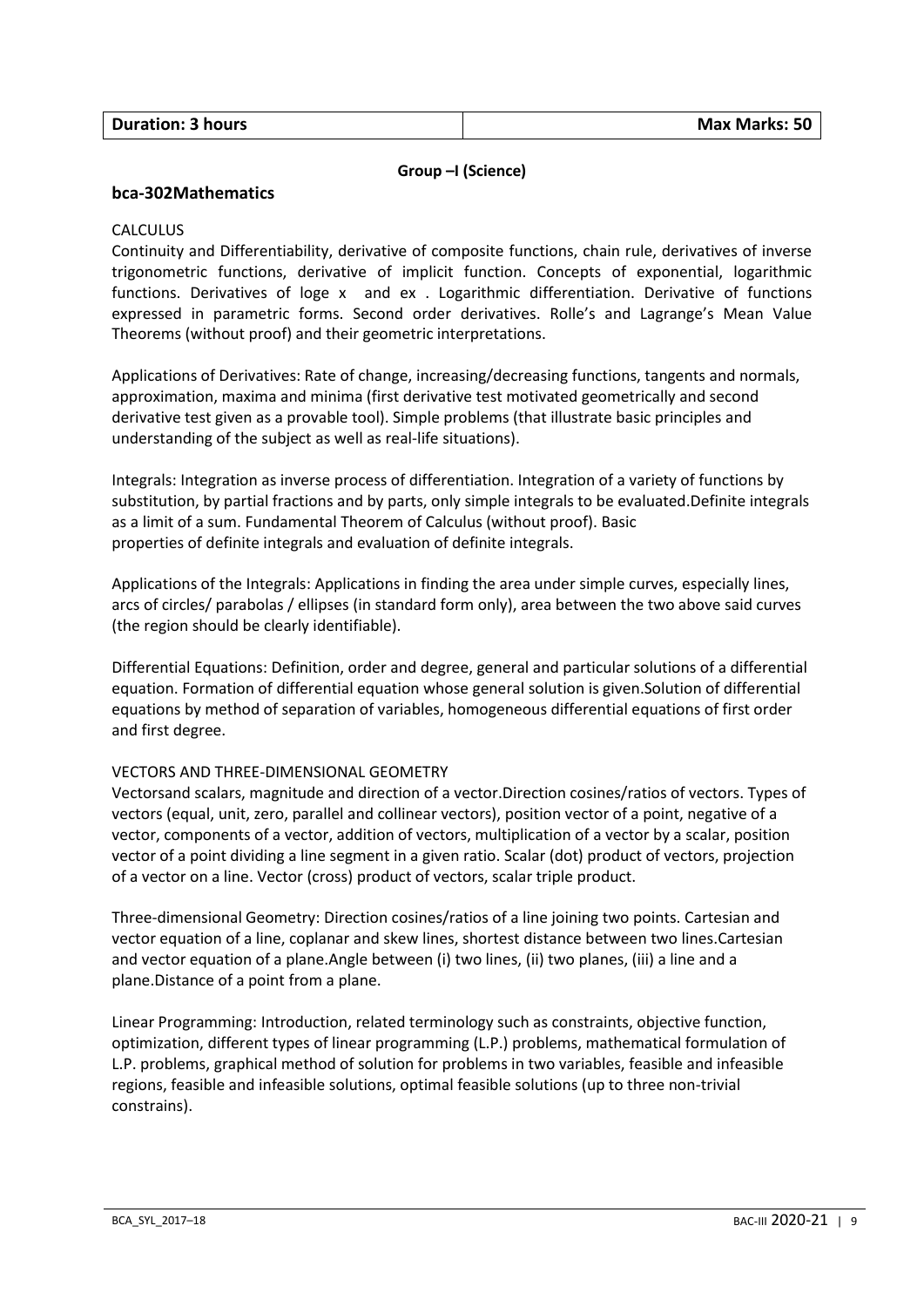ProbabilityMultiplications theorem on probability.Conditional probability, independent events, total probability, Baye's theorem.Random variable and its probability distribution, mean and variance of haphazard variable. Repeated independent (Bernoulli) trials and Binomial distribution

## STATISTICS AND PROBABILITY

Statistics Measure of dispersion; mean deviation, variance and standard deviation of ungrouped/grouped data.Analysis of frequency distributions with equal means but different variances.

Probability, Random experiments: outcomes, sample spaces (set representation). Events: Occurrence ofevents, 'not', 'and' & 'or' events, exhaustive events, mutually exclusive events. Axiomatic (set theoretic) probability, connections with the theories of earlier classes. Probability of an event, probability of 'not', 'and', & 'or' events.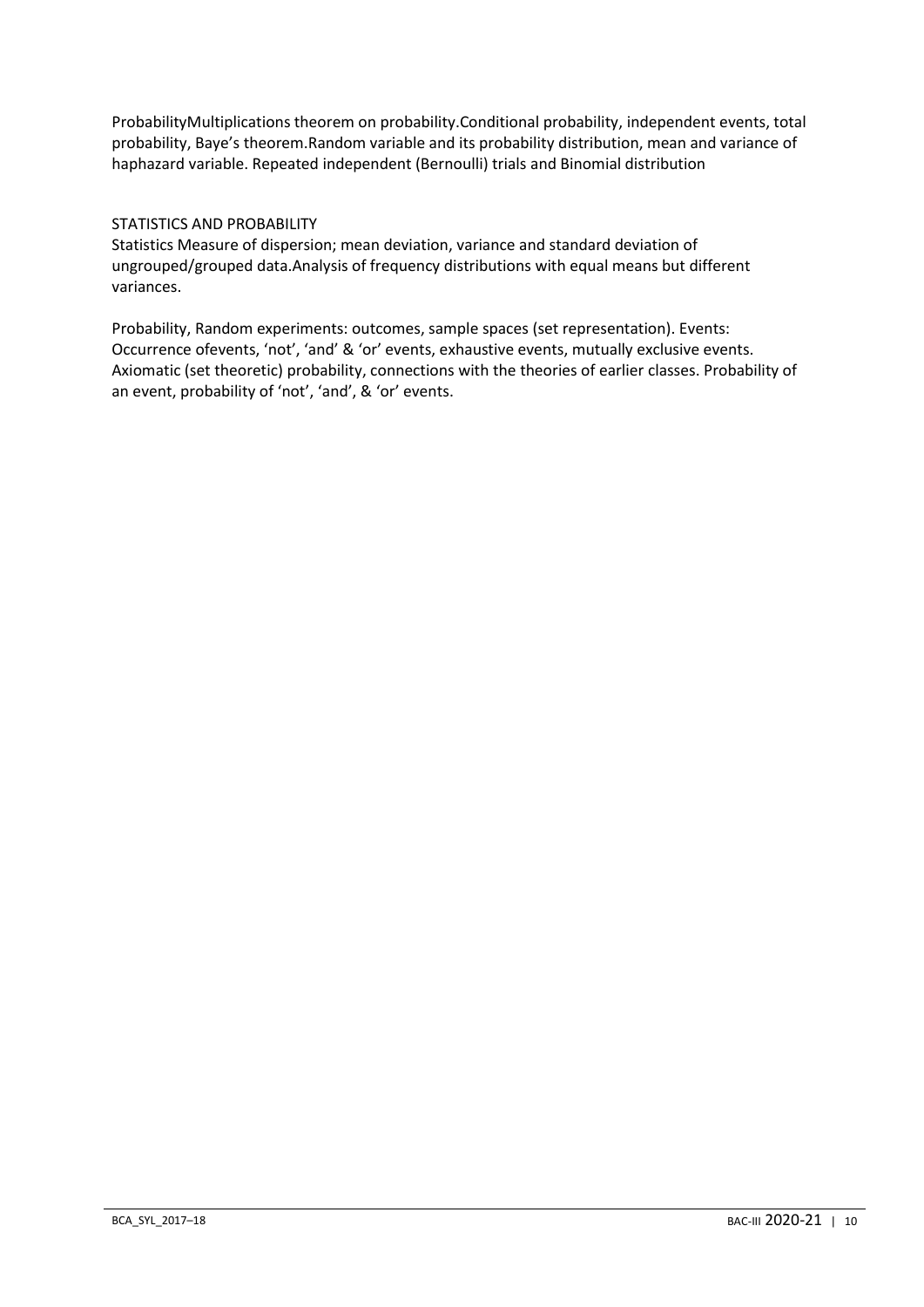| <b>Duration: 3 hours</b> | <b>Max Marks: 50</b> |
|--------------------------|----------------------|
|                          |                      |

## **Group –II (Computer)**

## **bca-302 Information Practices**

Overview of JavaScript, object orientation and JavaScript, syntactic characteristics, primitives, operations, and expressions, screen output and keyboard input, control statements, object creation and modification, arrays, functions, constructors, pattern matching using regular expressions, errors in scripts.

JavaScript execution environment, the Document Object Model, elements access in JavaScript, events and event handling, handling events from body elements, handling events from text box and password elements, the DOM2 event model, the navigator object, DOM tree traversal and modification, positioning elements, moving elements, element visibility, changing colors and fonts, dynamic content, stacking elements, locating the mouse cursor, reacting to a mouse click, slow movement of elements, dragging and dropping elements.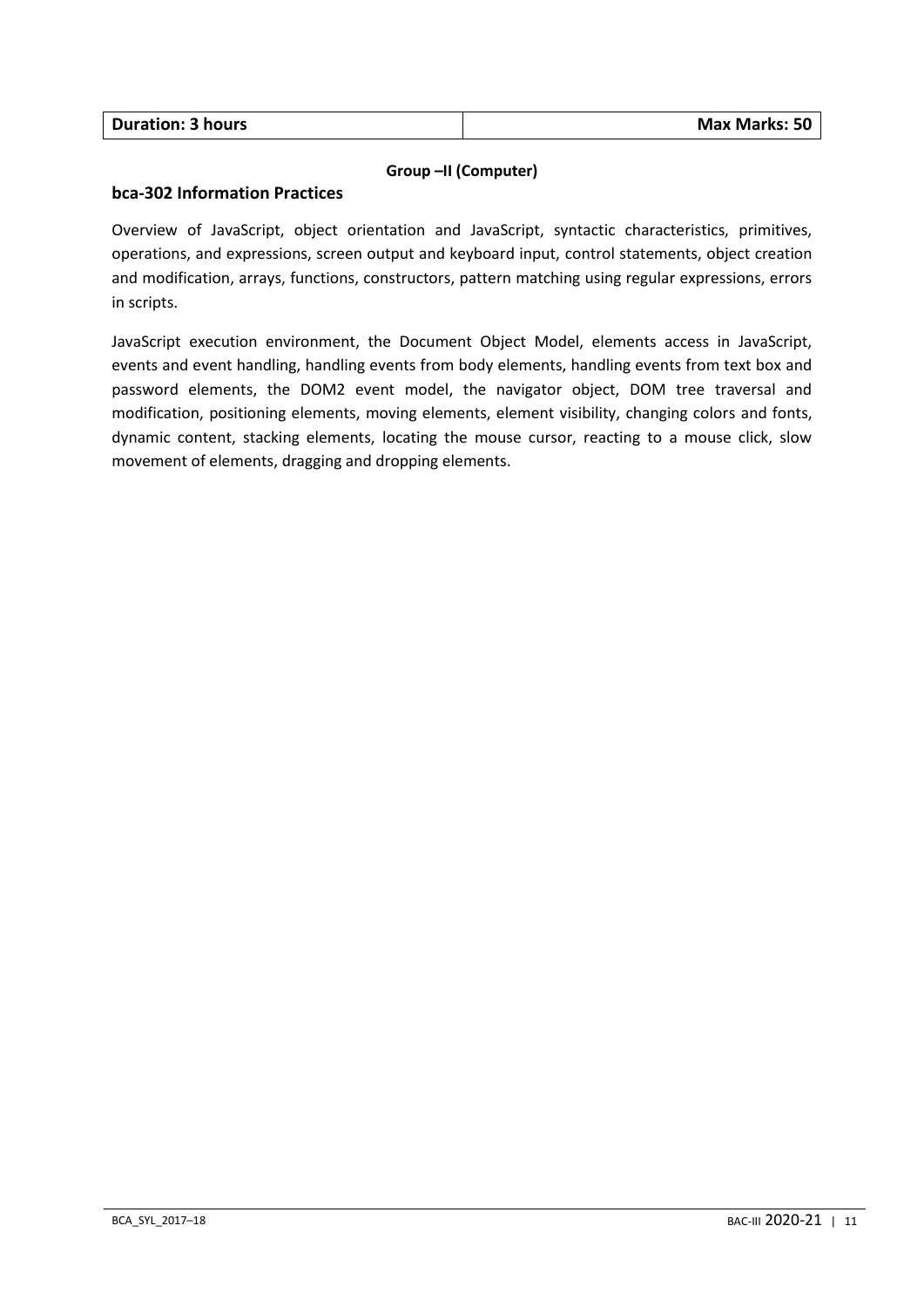## **Group –III (Arts)**

#### **bca-302Sociology**

Structural Change Colonialism, Industrialization, Urbanization

Cultural Change Modernization, Westernization, Sanskritisation, Secularization, Social Reform Movements and Laws

The Story of Democracy

The Constitution as an instrument of Social Change, Parties, Pressure Groups and Democratic Politics, Panchayati Raj and the Challenges of Social Transformation

Change and Development in Rural Society Land Reforms, Green Revolution and Agrarian Society

Change and Development in Industrial Society From Planned Industrialization to Liberalization, Changes in the Class Structure

Globalisation and Social Change, Mass Media and Communication Process

Social Movements Class-Based Movements: Workers, Peasants Caste-Based Movements: Dalit Movement, Backward Castes, Trends in Upper Caste, Responses, Women's Movements in Independent India, Tribal Movements, Environmental Movements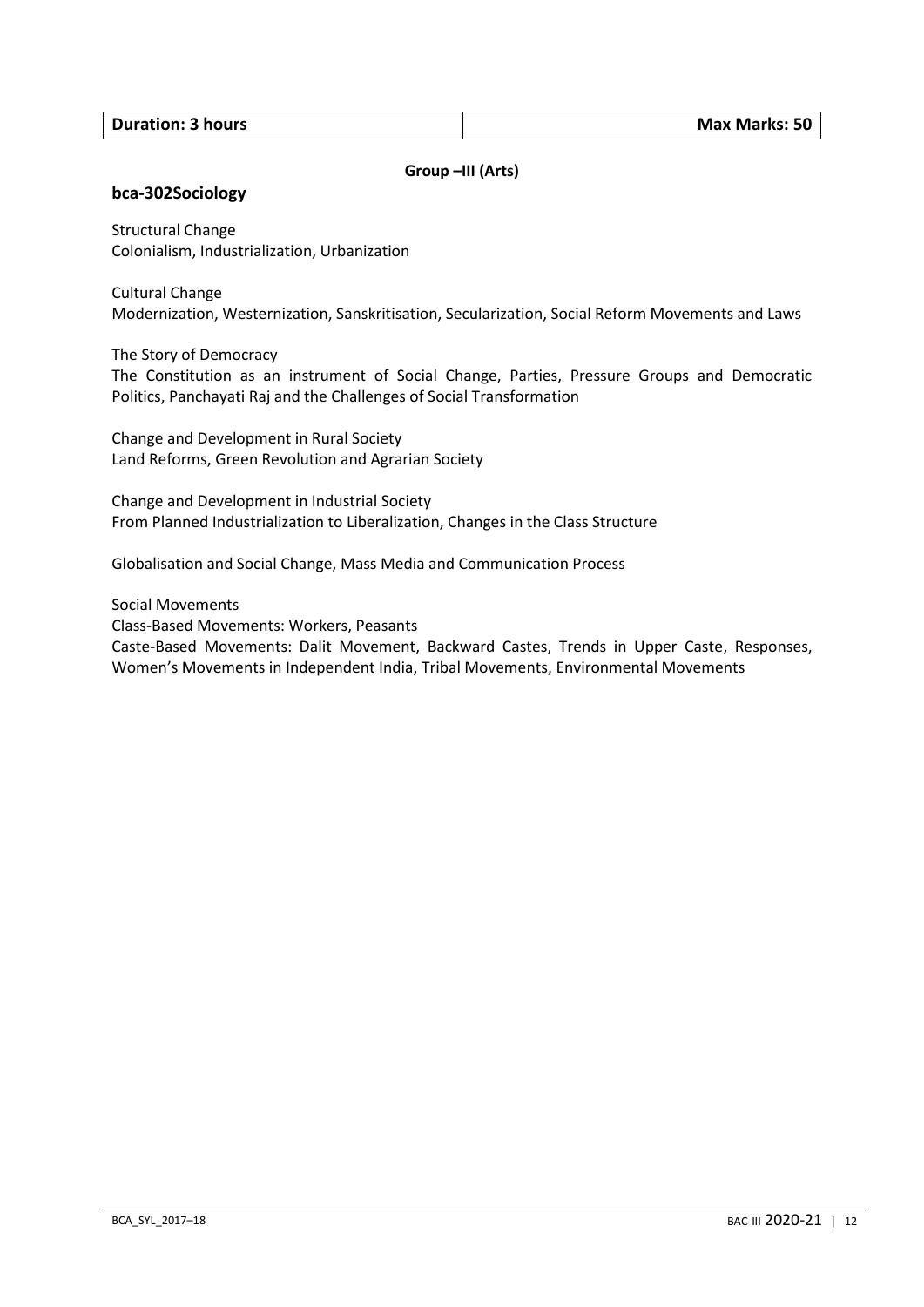| <b>Duration: 3 hours</b> | <b>Max Marks: 50</b> |
|--------------------------|----------------------|
|                          |                      |

## **Group –IV (Commerce)**

#### **bca-302Business Studies**

Organising: Concept and importance.Organizing Process.Structure of organization - functional and divisional.Formal and informal organization. Delegation: concept, elements and importance. Decentralization: concept and importance.

Staffing: Concept and importance of staffing Staffing as a part of Human Resource Management Staffing process: Recruitment - sources; Selection – process Training and Development - Concept and importance.Methods of training- on the job and off the job- Induction training, vestibule training, apprenticeship training and internship training.

Directing: Concept and importance, Elements of Directing: - Supervision - concept, functions of a supervisor. Motivation - Concept, Maslow's hierarchy of needs; Financial and non-financial incentives. Leadership - concept, styles - authoritative, democratic and laissen faire. Communication - concept, formal and informal communication; barriers to effective communication, how to overcome the barriers.

Controlling: Concept, nature and importance, Relationship between planning and controlling, Steps in the process of control

#### Financial Management

Concept and objectives of financial management. Financial decisions : investment, financing and dividend and factors affecting. Financial planning - concept and importance.

Capital Structure - concept and factors affecting. Fixed and Working Capital - concept and factors affecting their requirements.

#### Financial Markets

Concept and types.Money market and its instruments. Capital market and its types (primary and secondary). Stock Exchange - functions and training procedure. Depository Services and D'mat Account. Securities and Exchange Board of India (SEBI) - objectives and functions.

#### Marketing Management

Marketing - concept and functions. Marketing management philosophies.Marketing Mix – concept Product - concept, branding, labeling and packaging. Price - factors determining price. Physical distribution- concept, channels of distribution: types, choice of channels.

Promotion -concept and elements; advertising- concept, role, objections against advertising, personal selling - concept and qualities of a good salesman, sales promotion - concept and techniques, public relations - concept and role.

#### Consumer Protection

Concept and importance of consumer protection. Consumer Protection Act 1986, Meaning of consumer and consumer protection, Rights and responsibilities of consumers, Who can file a complaint and against whom, Redressal machinery, Remedies available.Consumer awareness - Role of consumer organizations and Non-Governmental Organizations (NGOs)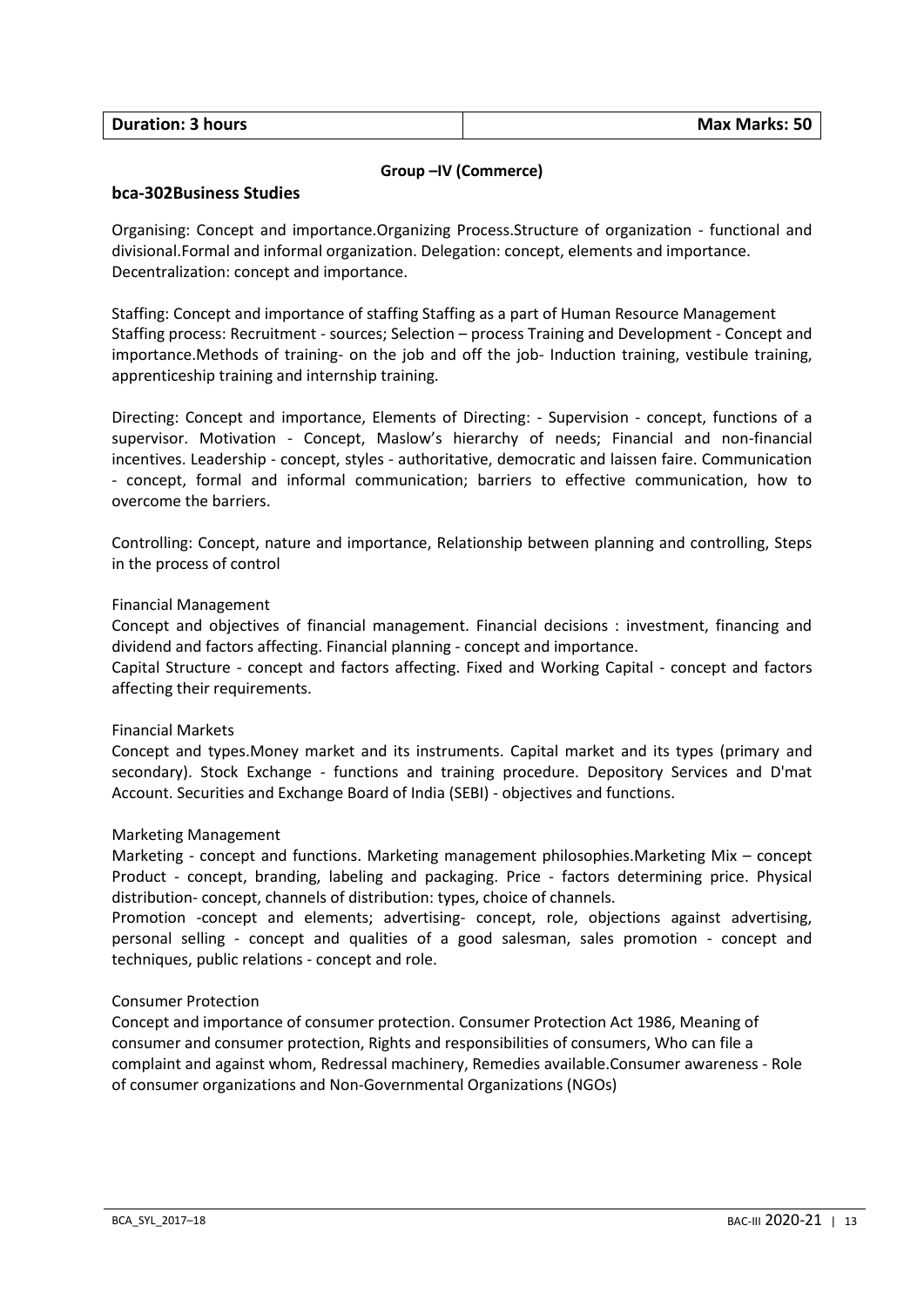# **Group –V (Skill 2)**

## **bca-302Core Skills/Generic Skills / Professional Skills**

Communication: Processing role of Business Communication, Listening, and Qualities of a good listener essentials of good communication. Promotions; controlling of people & staff, Relationship between morale productivity & objectives.

Types of communication: Formal; Informal, inter-personal intra personal Verbal; on- Verbal; Individual and Group communication network.

Business letter; Memo; Reports Presentations, Legal oriented –proposals, agreements; manuals; forms, notices; telecommunications; Negotiations.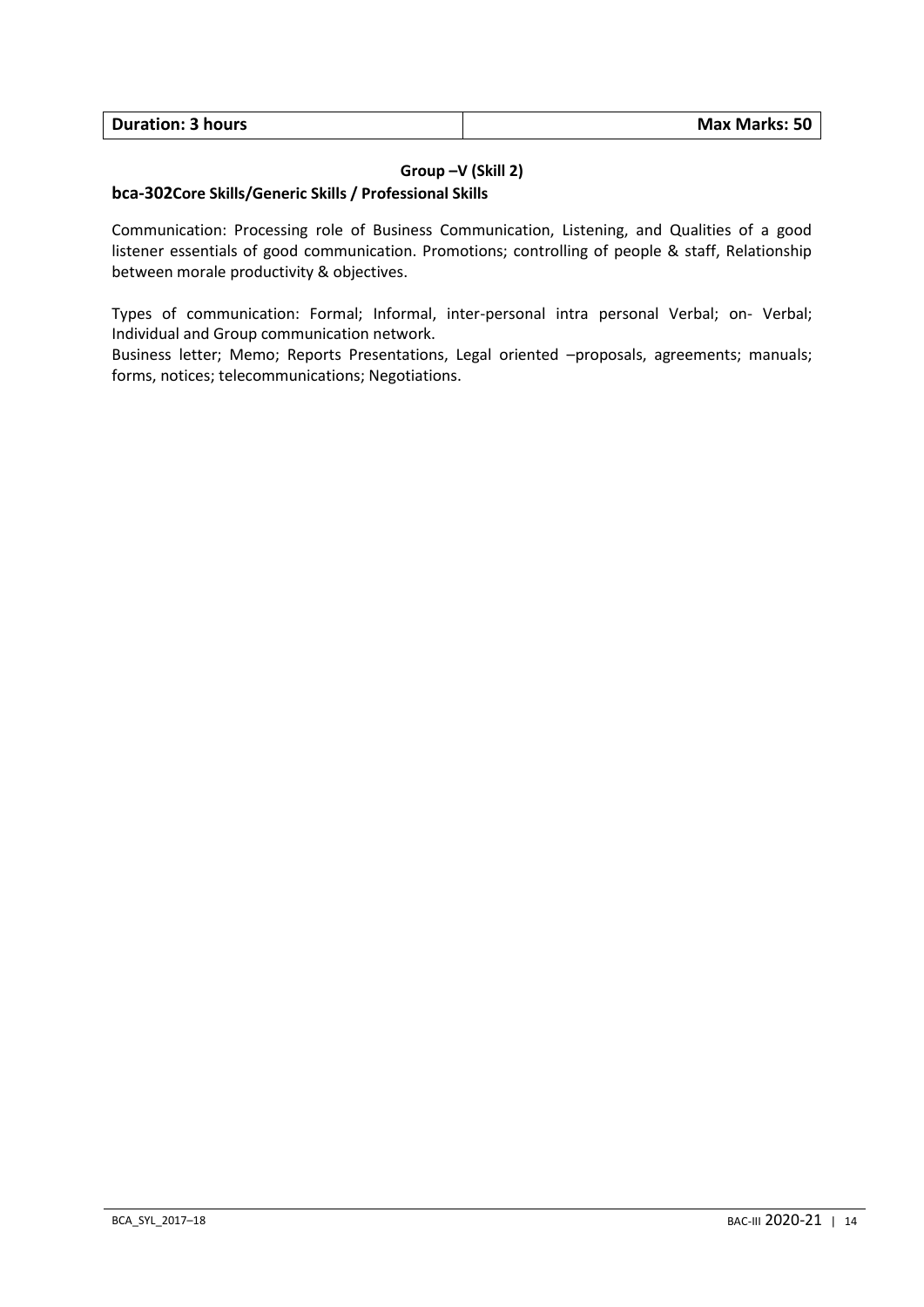| <b>Duration: 3 hours</b> | <b>Max Marks: 50</b> |
|--------------------------|----------------------|
|                          |                      |

## **bca-303Computer Networks & Mobile Computing**

OSI Model, significance of layer model, network, topology, network classification, switching and components.

Introduction to Ethernet, token ring, basic working and cable, bridges, routers, gateways, private and public networks

FDMA, TDMA, CDMA, personal communications system architecture, cordless telephony, digital enhanced cordless telecommunication.

Wireless technology: Land mobile vs satellite vs inbuilding communication system, cellular telephony, personal communication system/networks.

Wireless architecture for mobile computing, wireless LANs, end user devices, MAC protocols, IEEE 802.11, mobile IP, wireless TCP, hand of adhoc networks, unicast and multicast communication, blue tooth.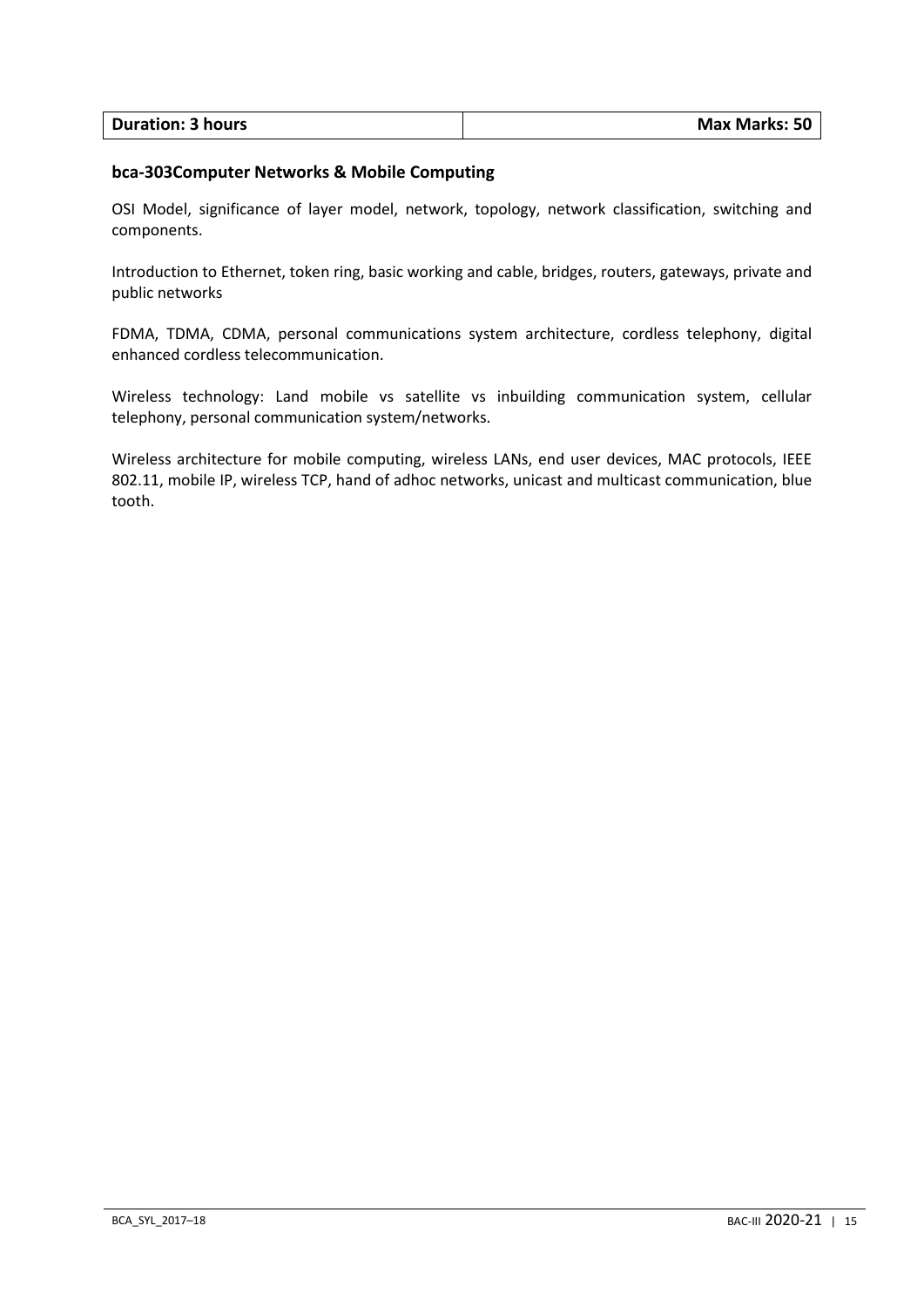| <b>Duration: 3 hours</b> | <b>Max Marks: 50</b> |
|--------------------------|----------------------|

## **bca-304Programming in .NET with C#**

Introduction to .NET, .NET Framework features & architecture, CLR, Common Type System, MSIL, Assemblies and class libraries. Introduction to visual studio, Project basics, types of project in .Net, IDE of VB.NET- Menu bar, Toolbar, Solution Explorer, Toolbox, Properties Window, Form Designer, Output Window, Object Browser. The environment: Editor tab, format tab, general tab, docking tab. visual development.

Variables -Declaring variables, Data Types, Forcing variables declarations, Scope & lifetime of a variable, Control flow statements: conditional statement, loop statement. Constants, Arrays, types of arrays, Collections.

Subroutines, Functions, Passing variable number of arguments,Optional Arguments, Returning value from function, Msgbox&Inputbox.Class, overloading,constructor,inheritance,overriding, interfaces

Working with Forms : Loading, showing and hiding forms, controlling one form within another.Textbox, Label, Button, Listbox, Combobox, Checkbox,PictureBox, RadioButton, Panel, scroll bar, Timer, ListView, TreeView, toolbar, StatusBar.. OpenFileDialog, SaveFileDialog, FontDialog, ColorDialog, PrintDialog.LinkLabel.Designingmenus :ContextMenu, access &shorcut keys.

Database programming with ADO.NET – Overview of ADO, from ADO to ADO.NET, Accessing Data using Server Explorer. Creating Connection, Command, Data Adapter and Data Set with OLEDB and SQLDB. Display Data on data bound controls, display data on data grid.Generating reports using CrystalReportViewer

Introduction to C#, variables, constants, identifiers, data types, expressions and operators, flow control and exception handling, control structures, properties, indexes, namespace, classes, objects, structures

Object oriented programming C#, pointers, delegates and events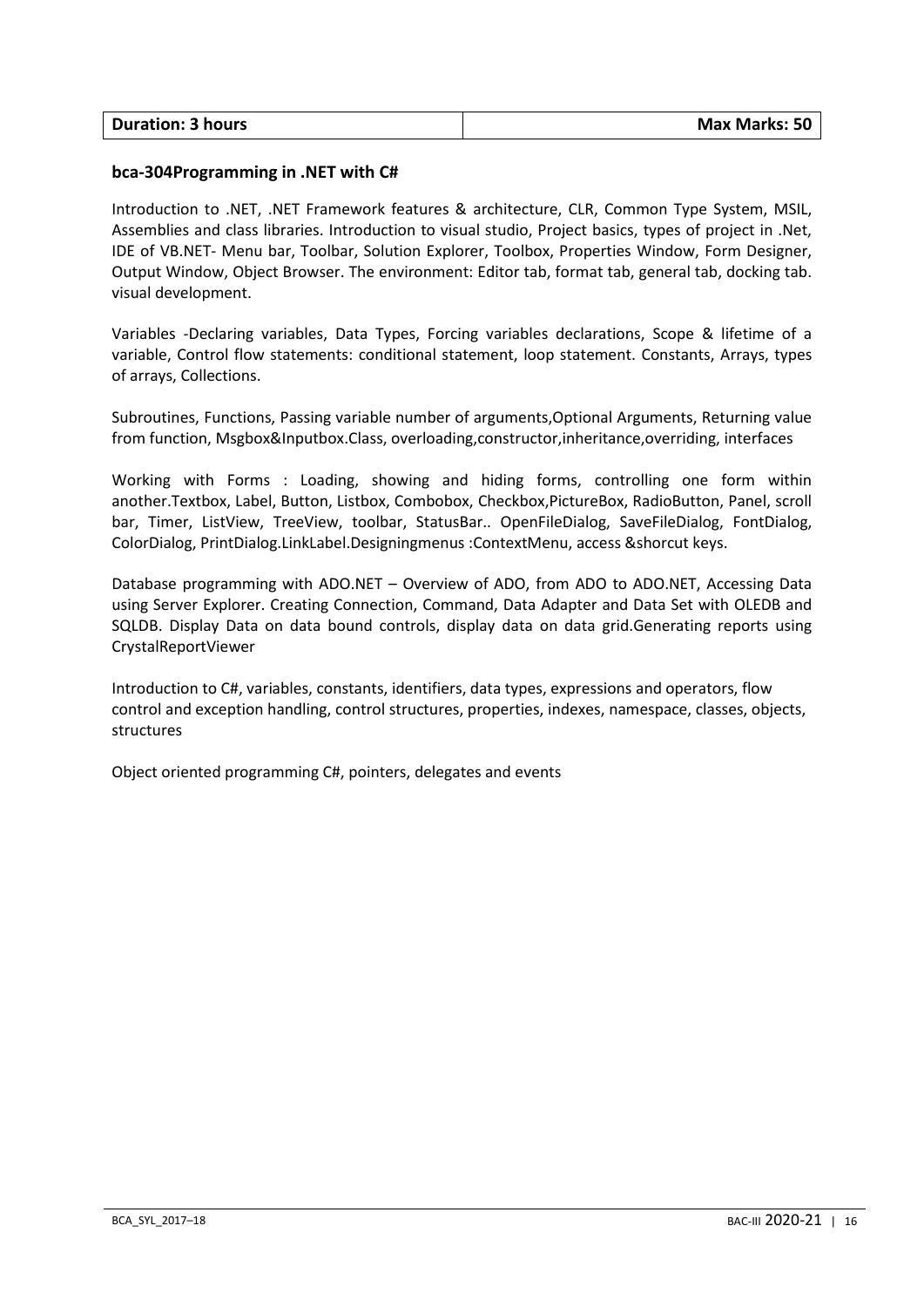## **bca-305Internet Tools & Website Development**

Internet – current state, hardware and software requirement, ISP, an internet account, web home page, URL, browser, security on web, searching tools, search engines, FTP, Gopher, Telnet, emails, **TFTP** 

Web browser architecture, web page and multimedia, static dynamic and active web page, simple mail transfer protocol, simple network management protocol, hyper text transfer protocol

Basics of PHP: Introduction to PHP, what does PHP do? , history of PHP, language basics, data types, variables , expressions and operators , flow control statements , including code , embedding PHP in web pages.

Functions & Strings: Calling a function, defining a function, variable scope, function parameters, return values, variable functions, anonymous functions. Strings: Accessing individual characters, cleaning strings, encoding and escaping, comparing strings, manipulating and searching strings, regular expressions.

Arrays & Objects: Indexed Vs associative arrays, identifying elements of an array, storing data in arrays, multidimensional arrays, extracting multiple values, converting between arrays and variables, traversing arrays, sorting. Objects: Creating an object, accessing properties and methods, declaring a class, introspection.

MySQL Overview: Introduction, connecting to and disconnecting from the server , Entering queries , Creating and using a database , Creating and selecting a database , creating a table , loading data into a table , Retrieving information from a table , selecting all data , selecting particular rows , selecting particular columns , sorting rows , date calculations , working with NULL values , pattern matching , counting rows , using more than one tables.

MySQL databases in PHP: Introduction, connecting to a MySQL database, querying the database, Retrieving and displaying the results, modifying data, deleting data.